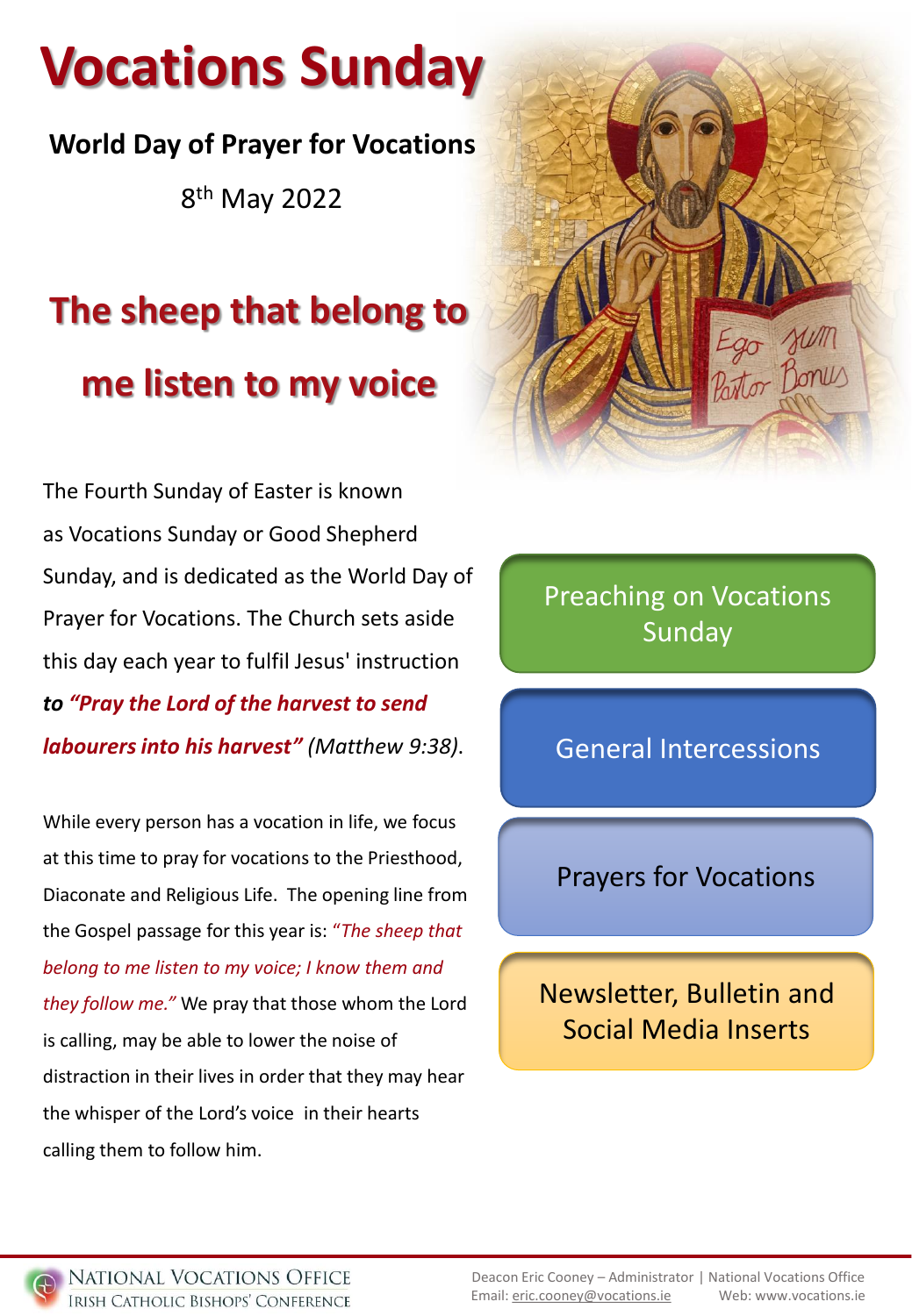# **Preaching on Vocations Sunday**

#### Gospel John 10:27-30

#### Jesus said:

'The sheep that belong to me listen to my voice; I know them and they follow me. I give them eternal life; they will never be lost and no one will ever steal them from me. The Father who gave them to me is greater than anyone, and no one can steal from the Father. The Father and I are one.'



### **Family Mass Teach Your Children to Use GPS**

Most children today will be familiar with tools like GPS (Global Positioning System), such as using Google Maps to find directions to places. Most likely they have seen their parents using google maps or the navigation system in their cars.



At the family mass ask the children questions like "What do you want to be when you grow up" and follow this with "What do you think God wants you to be?" Let the children know that God has a plan for each of them and that they will be happy if they follow God's plan. All our decisions in life should be guided by asking God in prayer to guide us. Through prayer we can navigate our way through life. Asking God for his direction is like using a GPS – **G**od's **P**ositioning **S**ystem.

#### **Adult Mass**

In the Gospel, Jesus stresses the importance of listening to his voice and promises that those who listen and follow, will never be lost and will have eternal life. We can only hear the Lord's voice by making space for quiet and prayer.

**Pope Benedict XVI said**. "Young people, if they can be taught how to pray, can be trusted to know what to do with God's call."

There are many forms of prayer. Perhaps in your homily at mass on Vocations Sunday, talk about prayer, methods of prayer, and the importance of listening for God's voice, especially when making big decisions in life.



Deacon Eric Cooney – Administrator | National Vocations Office Email: [eric.cooney@vocations.ie](mailto:eric.cooney@vocations.ie) Web: www.vocations.ie

NATIONAL VOCATIONS OFFICE **IRISH CATHOLIC BISHOPS' CONFERENCE** 

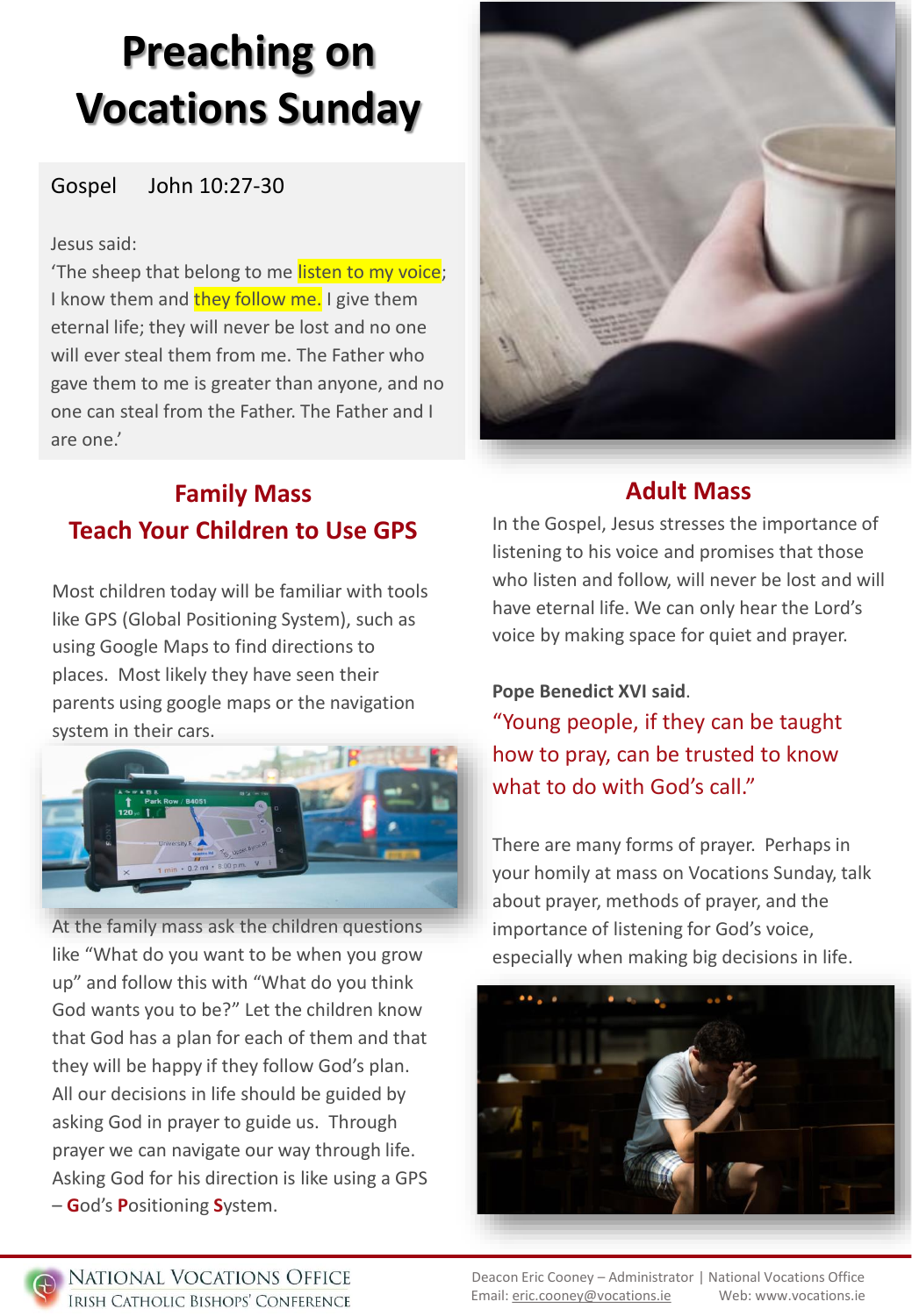

Today, the Fourth Sunday of Easter or Good Shepherd Sunday is a special day for everyone in our parish and our Diocese as we celebrate the World Day of Prayer for Vocations. We pray in thanksgiving today for our Bishop, Priests, Religious and Deacons and for an increase in vocations in the Church. May our youth listen to God's call and be encouraged to respond generously.

## **General Intercessions**

Presider: Let us present our needs and the needs of the Church as we seek the loving care and guidance of our Good Shepherd.

That we may listen intently to the voice of the Good Shepherd and have the courage to live out our baptismal call to be witnesses of the Gospel. Lord, hear us:

#### For young people;

Our young people today face so many pressures through social media and peer groups. We pray that they may know and experience God's love for them and that they may find direction in their lives. As they discern God's call, may they be able to respond with open and generous hearts. Lord, hear us:

#### For young men and women;

That they may seek to listen to the voice of the Lord and have the gift of understanding to discern their vocation in life, and that they will have the courage to follow His call. Lord, hear us:

#### Prayer for those who are in formation

Lord we pray for those who are in formation for priesthood and religious life. Enlighten our Bishops and Religious superiors in their choice of candidates, and support and guide those already in formation in seminary and religious houses.

Lord, hear us:

Presider: Loving God, we ask you to hear our prayers and we trust that you will give us what we need. Shepherd us and guide us to follow in your ways now and forever. Amen.

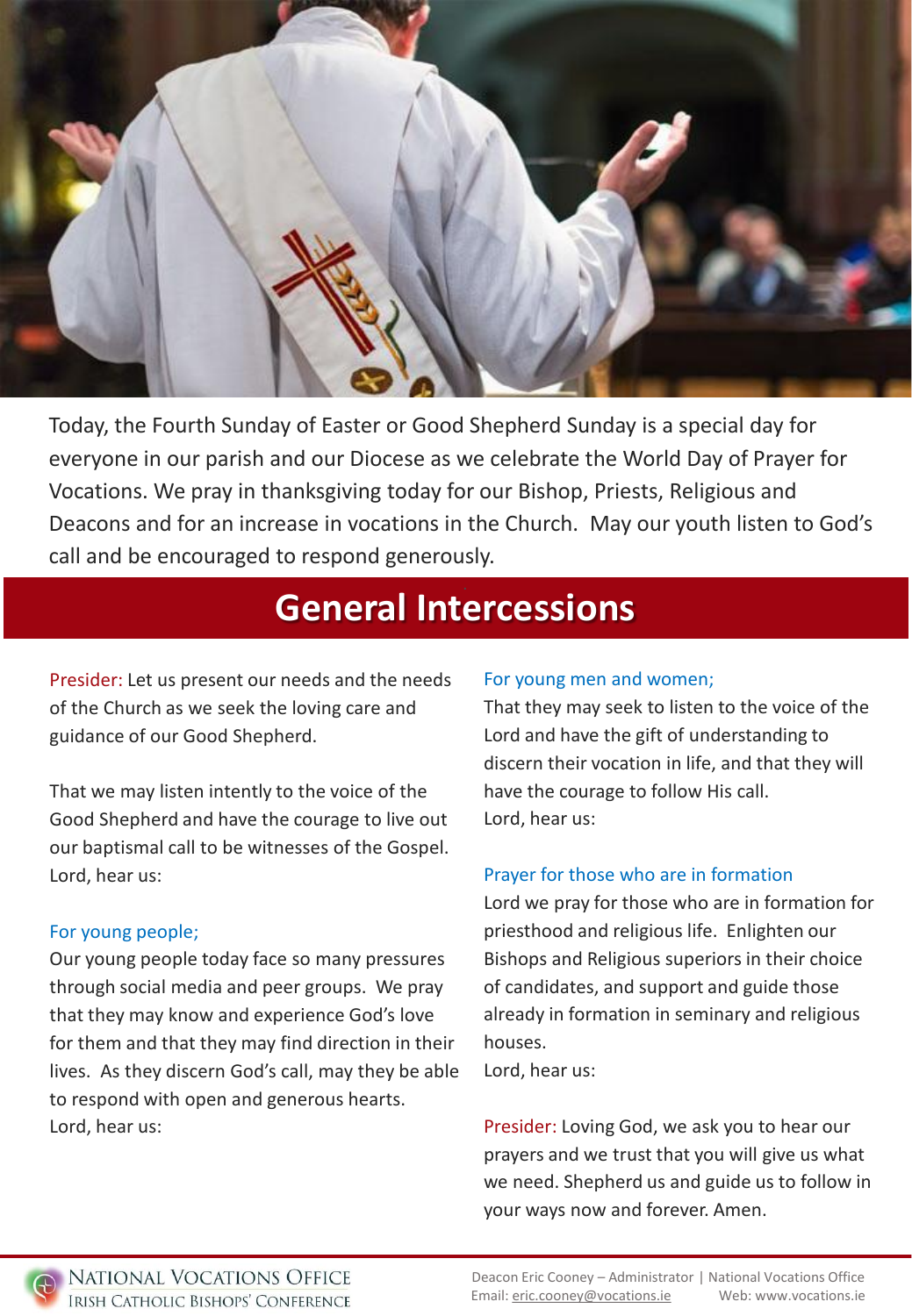

### **Prayers For Vocations**

#### PRAYER FOR VOCATIONS

#### Heavenly Father,

we ask you to send labourers into your harvest and to bless all who strive to listen to your voice. Inspire, in the hearts of men and women, vocations to the priesthood, diaconate and consecrated life.

Bless our families with a spirit of generosity, so that those whom you call have the courage to give themselves to your Church in faith.

Send workers into Your great harvest so that the Gospel is preached, the poor are served with love, the suffering are comforted, and Your people are strengthened by the sacraments. We ask this through Jesus Christ, our Lord. Amen.

#### MARIAN PRAYER FOR VOCATIONS

O Mary, Mother of Jesus and Mother of the Church, You know, the struggles, doubts and obstacles that those who are discerning a vocation face. As you gave your "yes" to the Lord's call Assist those your Son is calling to answer Yes to the divine call, as you did at the invitation of the angel. Amen

#### PRAYER TO DISCOVER YOUR VOCATION

Lord, You formed me in my mother's womb and have loved me into being. You have made me to know you, To love you, and to serve you, And thereby to find and fulfil myself.

Since I will do what you want of me, I ask that you send your Holy Spirit to me; that I may discern what you want of me and that I may have the courage to follow the path you are calling me to follow And to follow it with all my love, with all my mind, And with all my strength, right to the end. Amen.

#### PRAYER FOR SEMINARIANS

Lord, bless and guide those who are preparing for the priesthood. Help them remain faithful to prayer, to their studies and spiritual direction. Protect them from temptation, and enflame their hearts with love so they may one day become ardent and gentle shepherds for Your Church. Amen